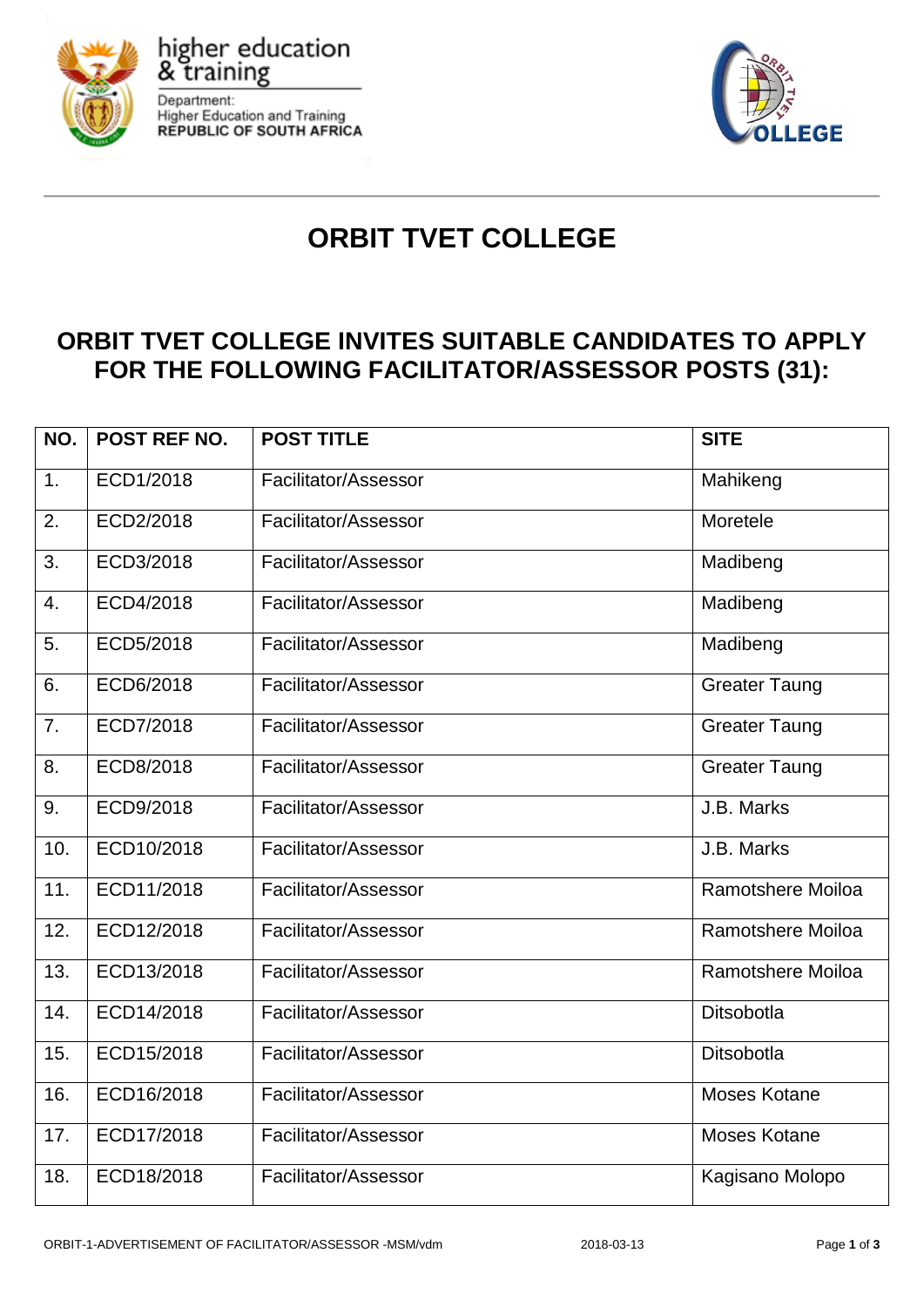| 19. | ECD19/2018 | Facilitator/Assessor | Kagisano Molopo |
|-----|------------|----------------------|-----------------|
| 20. | ECD20/2018 | Facilitator/Assessor | Matlosana       |
| 21. | ECD21/2018 | Facilitator/Assessor | Matlosana       |
| 22. | ECD22/2018 | Facilitator/Assessor | Rustenburg      |
| 23. | ECD23/2018 | Facilitator/Assessor | Rustenburg      |
| 24. | ECD24/2018 | Facilitator/Assessor | Kgetleng        |
| 25. | ECD25/2018 | Facilitator/Assessor | Naledi          |
| 26. | ECD26/2018 | Facilitator/Assessor | Naledi          |
| 27. | ECD27/2018 | Facilitator/Assessor | Naledi          |
| 28. | ECD28/2018 | Facilitator/Assessor | Maquassie       |
| 29. | ECD29/2018 | Facilitator/Assessor | Maquassie       |
| 30. | ECD30/2018 | Facilitator/Assessor | Tswaing         |
| 31. | ECD31/2018 | Facilitator/Assessor | Tswaing         |

## **Applications must be forwarded to: The Principal, ORBIT TVET College, Private Bag X82096, Rustenburg, 0300 or be hand delivered at ORBIT TVET College (Central Office), Fatima Bhayat Street, Rustenburg.**

## **PLEASE NOTE:**

Applications must be submitted on form Z83, obtainable from any Public Service Department and **MUST** be accompanied by a covering letter, a recently updated comprehensive CV (inclusive of three referees and contact details), certified copies (not older than three months) of all qualifications with academic transcripts and ID document and driver's licence where applicable.

Please indicate the reference number of the post you are applying for on your application form. Candidates who apply for more than one post should complete a separate application form for each post. Applications received after the closing date as well as those faxed or e-mailed will **NOT**  be accepted.

## **CLOSING DATE: 28 MARCH 2018.**

Suitable candidates will be subjected to a personnel suitability check (criminal record, citizenship, credit record checks [where applicable], qualification and employment verification. Where applicable, candidates will be subjected to a skills/knowledge/competence test. The College reserves the right not to make appointments and correspondence will be limited to shortlisted candidates only. If you do not receive any response within three months after closing date of this advertisement, kindly accept that your application was unsuccessful.

For more information regarding the advertised posts, visit the College website at [www.orbitcollege.co.za](http://www.orbitcollege.co.za/) or direct your enquiries to Ms M L Mahuma on (014) 592 7014 or (014) 597 5540.